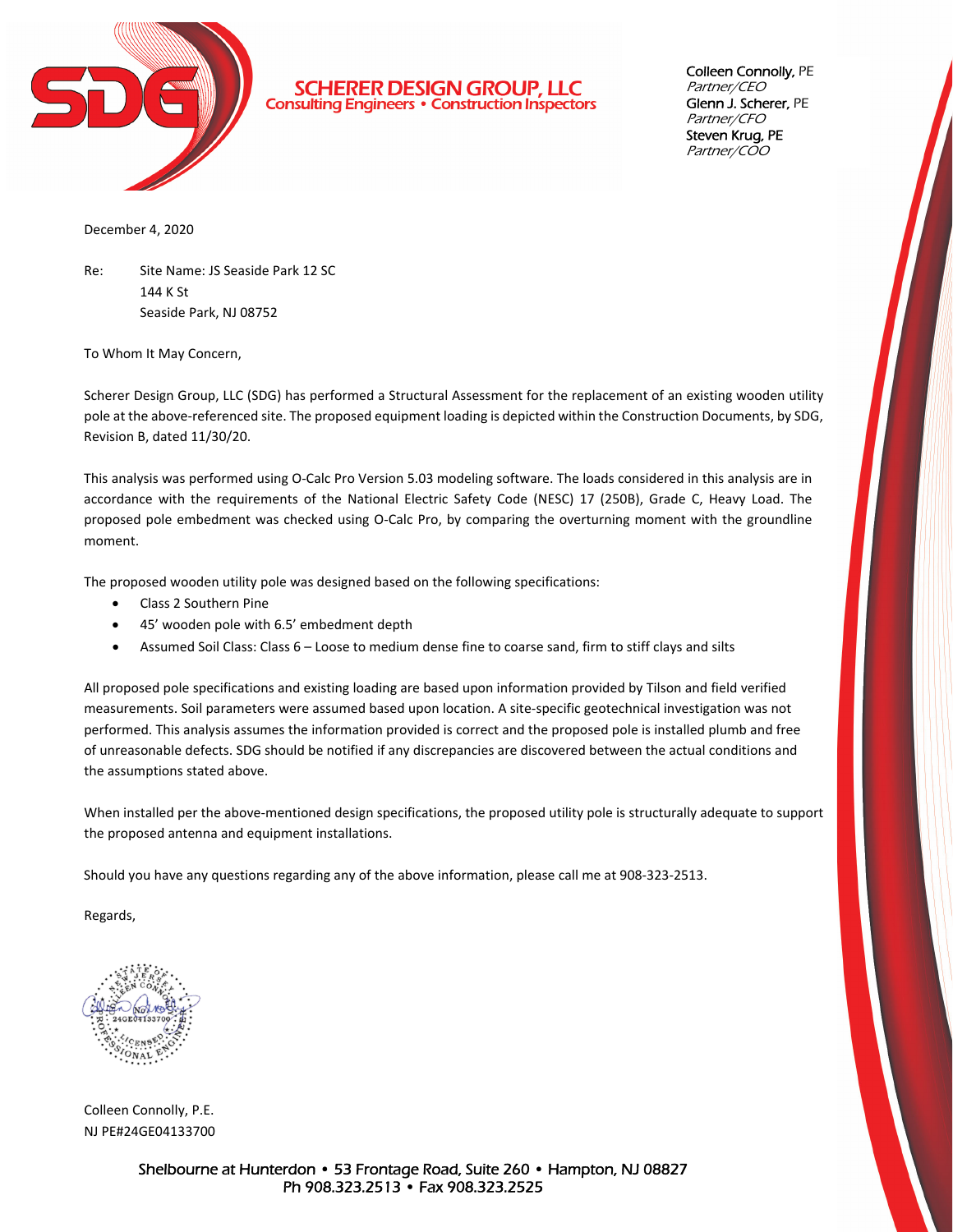## Pole ID:JS Seaside Park <sup>12</sup> SC.pplx **O-Calc® Pro** *Analysis Report*

| Pole Num:  | JS Seaside Park 12 SC Pole Length / Class: |                                      |                          |                                 | 45 / 2 Code:                    |                           | <b>NESC</b> Structure Type:      | <b>Deadend</b>            |
|------------|--------------------------------------------|--------------------------------------|--------------------------|---------------------------------|---------------------------------|---------------------------|----------------------------------|---------------------------|
| Aux Data 1 |                                            | <b>Unset</b> Species:                |                          | <b>SOUTHERN PINE</b> NESC Rule: |                                 | <b>Rule 250B</b> Status   |                                  | <b>Guy Wires Adequate</b> |
| Aux Data 2 |                                            | <b>Unset</b> Setting Depth (ft):     |                          |                                 | <b>6.50</b> Construction Grade: |                           | C Pole Strength Factor:          | 0.85                      |
| Aux Data 3 |                                            | <b>Unset</b> G/L Circumference (in): |                          |                                 | 40.30 Loading District:         |                           | <b>Heavy</b> Transverse Wind LF: | 1.75                      |
| Aux Data 4 |                                            | <b>Unset</b> G/L Fiber Stress (psi): |                          |                                 | 8,000 Ice Thickness (in):       |                           | <b>0.50</b> Wire Tension LF:     | 1.30                      |
| Aux Data 5 |                                            | <b>Unset</b> Allowable Stress (psi): |                          |                                 | 2,461 Wind Speed (mph):         |                           | 39.53 Vertical LF:               | 1.90                      |
| Aux Data 6 |                                            | <b>Unset</b> Fiber Stress Ht. Reduc: |                          |                                 | <b>No</b> Wind Pressure (psf):  | 4.00                      |                                  |                           |
| Latitude:  |                                            |                                      | 39.931407 Deg Longitude: |                                 |                                 | -74.079618 Deg Elevation: |                                  | 0 Feet                    |
|            |                                            |                                      |                          |                                 |                                 |                           |                                  |                           |



| <b>Guy System Component Summary</b> | <b>Load From Worst Wind</b><br>Angle on Pole                   |       | Individual Maximum Load     |                                                              |     |                                 |                            |
|-------------------------------------|----------------------------------------------------------------|-------|-----------------------------|--------------------------------------------------------------|-----|---------------------------------|----------------------------|
| <b>Description</b>                  | <b>Lead Length</b><br>Lead Angle<br>(f <sup>t</sup> )<br>(deg) |       | Height<br>(f <sup>t</sup> ) | <b>Nominal</b><br><b>Wind Angle</b><br>Capacity (%)<br>(deg) |     | <b>Max Load</b><br>Capacity (%) | <b>Wind Angle</b><br>(deg) |
| Single - 8" - Soil Class 6          | 12.0                                                           | 270.0 |                             | 67.1                                                         | 0.7 | 80.7                            | 90.0                       |
| EHS 3/8 (Down)                      |                                                                |       | 22.6                        | 34.5                                                         | 0.7 | 42.1                            | 90.0                       |
| EHS 3/8 (Down)                      |                                                                |       | 17.8                        | 28.5                                                         | 0.7 | 33.7                            | 90.0                       |
|                                     | <b>Adequate</b>                                                |       | <b>Adequate</b>             |                                                              |     |                                 |                            |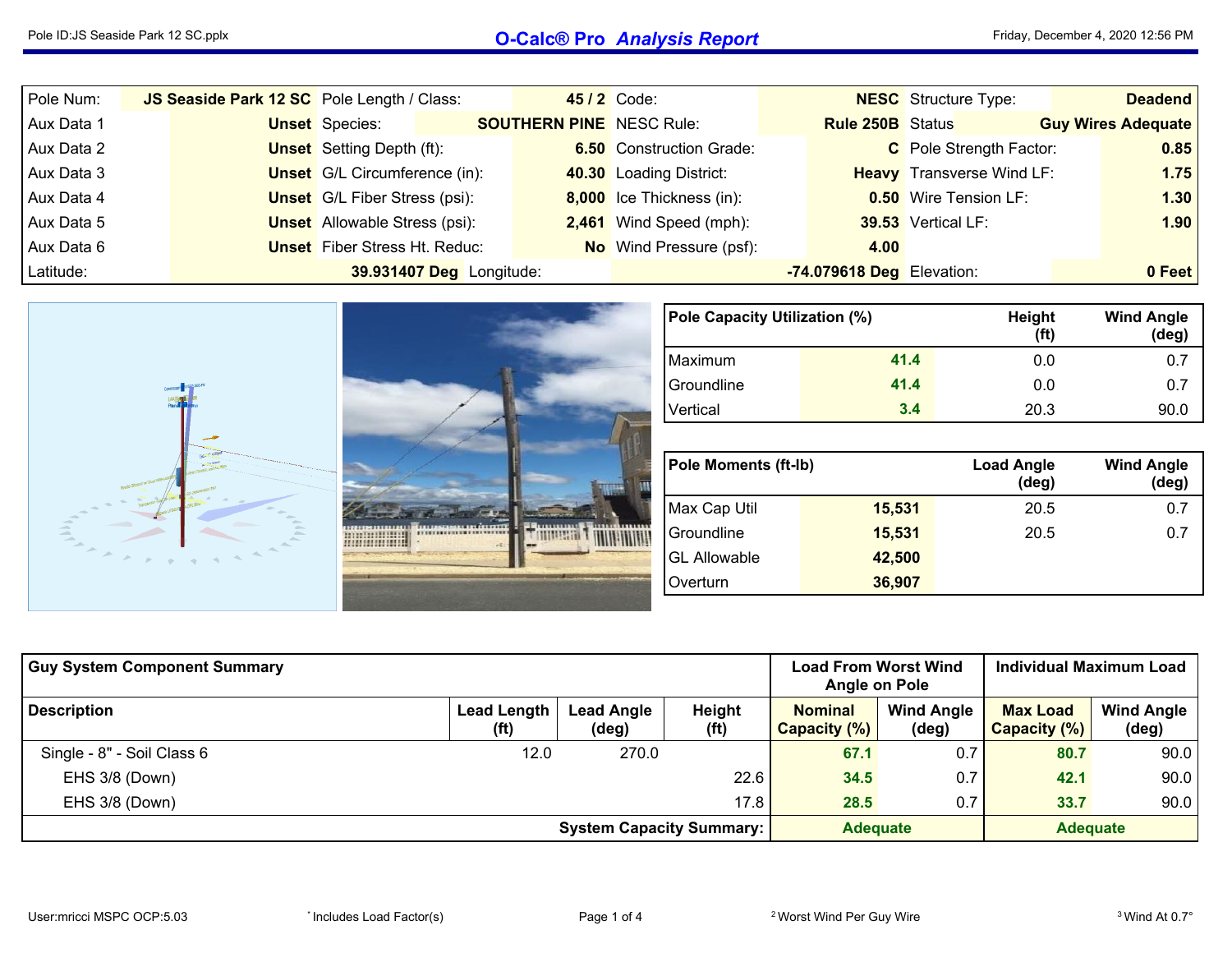| Groundline Load Summary - Reporting Angle Mode: Load - Reporting Angle: 20.5° |                                |                                  |                                              |                                        |                                   |                                              |                                  |                                           |                                 |                                   |  |  |  |
|-------------------------------------------------------------------------------|--------------------------------|----------------------------------|----------------------------------------------|----------------------------------------|-----------------------------------|----------------------------------------------|----------------------------------|-------------------------------------------|---------------------------------|-----------------------------------|--|--|--|
|                                                                               | <b>Shear</b><br>Load*<br>(Ibs) | <b>Applied</b><br>Load<br>$(\%)$ | <b>Bending</b><br><b>Moment</b><br>$(ft-lb)$ | <b>Applied</b><br><b>Moment</b><br>(%) | <b>Pole</b><br>Capacity<br>$(\%)$ | <b>Bending</b><br><b>Stress</b><br>(+/- psi) | <b>Vertical</b><br>Load<br>(Ibs) | <b>Vertical</b><br><b>Stress</b><br>(psi) | Total<br><b>Stress</b><br>(psi) | <b>Pole</b><br>Capacity<br>$(\%)$ |  |  |  |
| Powers                                                                        | 358                            | 54.0                             | 8,087                                        | 52.1                                   | 19.0                              | 521                                          | 161                              |                                           | 522                             | 21.2                              |  |  |  |
| Comms                                                                         | 1,437                          | 216.7                            | 28,061                                       | 180.7                                  | 66.0                              | 1,806                                        | 283                              | $\mathbf{2}^{\prime}$                     | 1,808                           | 73.5                              |  |  |  |
| GuyBraces                                                                     | $-1,496$                       | $-225.7$                         | $-27,227$                                    | $-175.3$                               | $-64.1$                           | $-1,752$                                     | 11,386                           | 88                                        | $-1,664$                        | $-67.6$                           |  |  |  |
| GenericEquipments                                                             | 145                            | 21.8                             | 2,780                                        | 17.9                                   | 6.5                               | 179                                          | 919                              |                                           | 186                             | 7.6                               |  |  |  |
| Pole                                                                          | 220                            | 33.1                             | 3,825                                        | 24.6                                   | 9.0                               | 246                                          | 2,633                            | 20                                        | 267                             | 10.8                              |  |  |  |
| <b>Insulators</b>                                                             | 0                              | 0.0                              | 6                                            | 0.0                                    | 0.0                               |                                              | 28                               | 0                                         |                                 | 0.0                               |  |  |  |
| Pole Load                                                                     | 663                            | 100.0                            | 15,531                                       | 100.0                                  | 36.5                              | 1,000                                        | 15,411                           | 119                                       | 1,119                           | 45.5                              |  |  |  |
| Pole Reserve Capacity                                                         |                                |                                  | 26,969                                       |                                        | 63.5                              | 1,461                                        |                                  |                                           | 1,342                           | 54.5                              |  |  |  |

| Load Summary by Owner - Reporting Angle Mode: Load - Reporting Angle: 20.5° |                                         |                               |                                       |                                           |                                |                                                |                                  |                                    |                                        |                         |  |  |  |
|-----------------------------------------------------------------------------|-----------------------------------------|-------------------------------|---------------------------------------|-------------------------------------------|--------------------------------|------------------------------------------------|----------------------------------|------------------------------------|----------------------------------------|-------------------------|--|--|--|
|                                                                             | <b>Shear</b><br>$\text{Load*}$<br>(lbs) | <b>Applied</b><br>Load<br>(%) | <b>Bending</b><br>Moment<br>$(ft-lb)$ | <b>Applied</b><br><b>Moment</b><br>$(\%)$ | <b>Pole</b><br>Capacity<br>(%) | <b>Bending</b><br><b>Stress</b><br>$(+/-$ psi) | <b>Vertical</b><br>Load<br>(lbs) | Vertical<br><b>Stress</b><br>(psi) | <b>Total</b><br><b>Stress</b><br>(psi) | Pole<br>Capacity<br>(%) |  |  |  |
| Proposed                                                                    | 1,015                                   | 153.0                         | 20,117                                | 129.5                                     | 47.3                           | 1,295                                          | 1,287                            | 10                                 | 1,305                                  | 53.0                    |  |  |  |
| Existing                                                                    | $-571$                                  | $-86.1$                       | $-8,411$                              | $-54.2$                                   | $-19.8$                        | $-541$                                         | 11,491                           | 89                                 | $-452$                                 | $-18.4$                 |  |  |  |
| Pole                                                                        | 220                                     | 33.1                          | 3,825                                 | 24.6                                      | 9.0                            | 246                                            | 2,633                            | 20                                 | 267                                    | 10.8                    |  |  |  |
| <b>Totals:</b>                                                              | 663                                     | 100.0                         | 15,531                                | 100.0                                     | 36.5                           | 1,000                                          | 15,411                           | 119                                | 1,119                                  | 45.5                    |  |  |  |

## **Detailed Load Components:**

| <b>Power</b>      |              | Owner    | Height<br>(ft) | Horiz.<br><b>Offset</b><br>(in) | Cable<br><b>Diameter</b><br>(in) | Sag at<br>Max<br>Temp<br>(f <sup>t</sup> ) | Cable<br>Weight<br>(lbs/ft) | Lead/Span<br>∟ength<br>(f <sup>t</sup> ) | <b>Span</b><br>Angle<br>(deg) | Wire<br>Length<br>(f <sup>t</sup> ) | Tension<br>(lbs) | Tension<br>Moment*<br>(ft-Ib) | <b>Offset</b><br><b>Moment</b> *<br>$(ft-lb)$ | Wind<br>Moment*<br>(ft-Ib) | Moment<br>at GL*<br>$(ft-lb)$ |
|-------------------|--------------|----------|----------------|---------------------------------|----------------------------------|--------------------------------------------|-----------------------------|------------------------------------------|-------------------------------|-------------------------------------|------------------|-------------------------------|-----------------------------------------------|----------------------------|-------------------------------|
| Secondary         | DUPLEX 6 AWG | Proposed | 24.97          | 7.33                            | 0.5370                           |                                            | 0.071                       | 172.0                                    | 90.0                          | 172.0                               |                  |                               |                                               | 474                        | 490                           |
| Overlashed Bundle | 6M           | Proposed | 25.00          | 7.33                            | 0.2420                           | 1.57                                       | 0.104                       | 172.0                                    | 90.0                          | 172.0                               | 600              | 6,832                         | 18                                            | .649                       | 8,499                         |
|                   |              |          |                |                                 |                                  |                                            |                             |                                          |                               |                                     | Totals:          | 6,832                         | 35                                            | 2,122                      | 8,989                         |

| Comm                     |       | Owner    | Height<br>(ft) | Horiz.<br><b>Offset</b><br>(in) | Cable<br><b>Diameter</b><br>(in) | Sag at<br>Max<br>Temp<br>(f <sup>t</sup> ) | Cable<br>Weight<br>(lbs/ft) | Lead/Span<br>Length<br>(f <sup>t</sup> ) | Span<br>Angle<br>(deg) | Wire<br>Length<br>(f <sup>t</sup> ) | Tension<br>(lbs) | <b>Tension</b><br>Moment*<br>(ft-Ib) | <b>Offset</b><br>Moment*<br>$(ft-l)$ | Wind<br>Moment*<br>$(ft-lb)$ | Moment<br>at GL*<br>$(ft-lb)$ |
|--------------------------|-------|----------|----------------|---------------------------------|----------------------------------|--------------------------------------------|-----------------------------|------------------------------------------|------------------------|-------------------------------------|------------------|--------------------------------------|--------------------------------------|------------------------------|-------------------------------|
| Overlashed Bundle        | 6M    | Existing | 22.58          | 49.                             | 0.2420                           | 0.23                                       | 0.104                       | 172.0                                    | 90.0                   | 172.0                               | 1,900            | 19,544                               | 21                                   | ,349                         | 20,913                        |
| <b>Overlashed Bundle</b> | 6M    | Proposed | 20.00          | 7.65                            | 0.2420                           | 1.51                                       | 0.104                       | 172.0                                    | 90.0                   | 172.0                               | 930              | 8,472                                | 19                                   | ,352                         | 9,843                         |
| Fiber                    | Fiber | Proposed | 19.96          | 7.65                            | 0.6250                           |                                            | 0.190                       | 172.0                                    | 90.0                   | 172.0                               |                  |                                      | 23                                   | 41 <sup>4</sup>              | 434                           |
|                          |       |          |                |                                 |                                  |                                            |                             |                                          |                        |                                     | Totals:          | 28,015                               | 63                                   | 3,112                        | 31,190                        |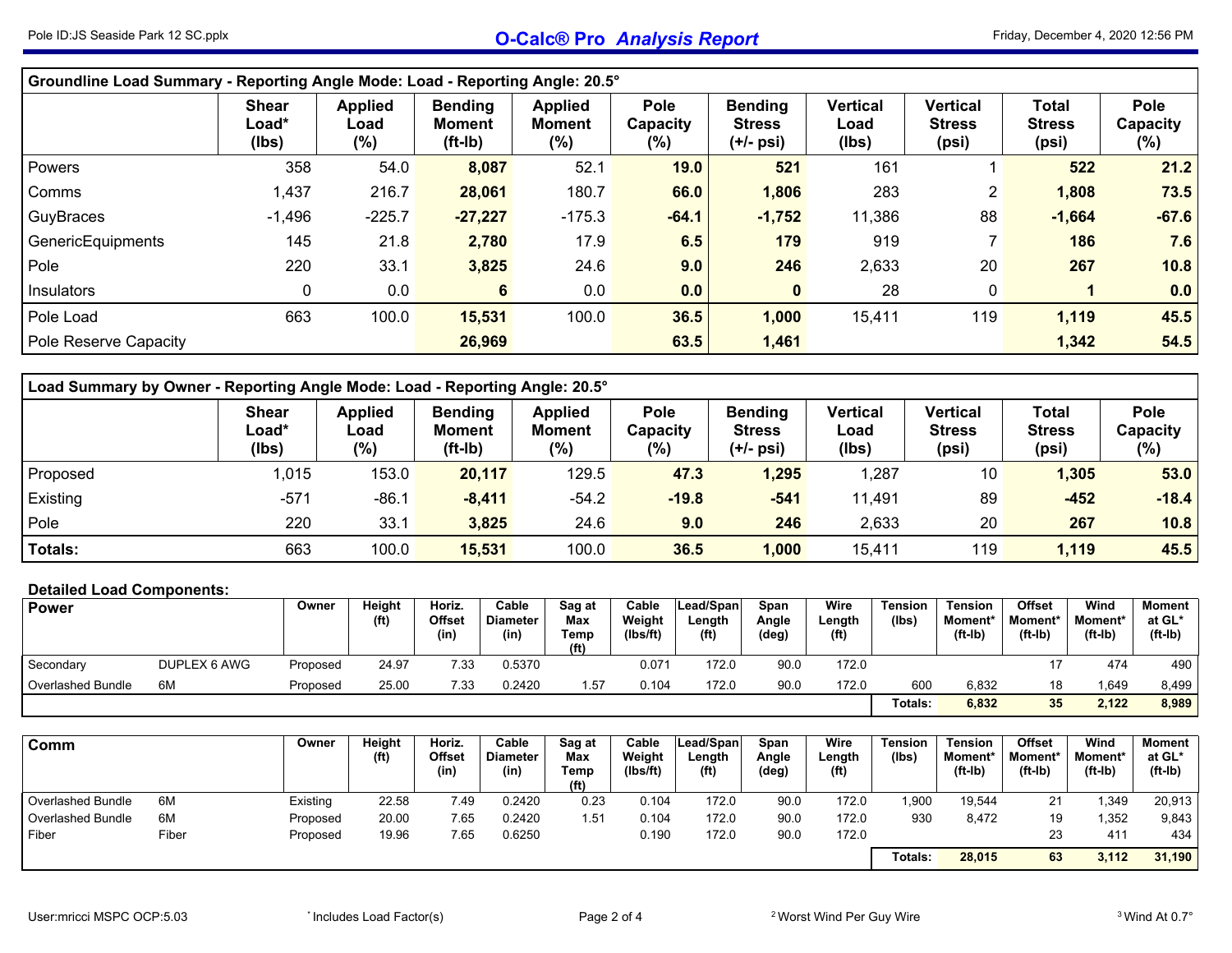| GenericEquipment                                   |                                                                             | Owner                                     | Height<br>(f <sup>t</sup> )                         |       | Horiz.<br><b>Offset</b><br>(in)        | <b>Offset</b><br>Angle<br>(deg)             | <b>Rotate</b><br>Angle<br>$(\text{deg})$  |         | Unit<br>Weight<br>(Ibs)                  | Unit<br>Height<br>(in)                          |       | Unit<br>Depth<br>(in)                           | Unit<br><b>Diameter</b><br>(in)    | Length<br>(in)            | Unit                                     | <b>Offset</b><br>Moment*<br>(ft-Ib) | Wind<br>Moment*<br>$(ft-lb)$                     | Moment<br>at GL*<br>$(ft-lb)$                    |
|----------------------------------------------------|-----------------------------------------------------------------------------|-------------------------------------------|-----------------------------------------------------|-------|----------------------------------------|---------------------------------------------|-------------------------------------------|---------|------------------------------------------|-------------------------------------------------|-------|-------------------------------------------------|------------------------------------|---------------------------|------------------------------------------|-------------------------------------|--------------------------------------------------|--------------------------------------------------|
| Cylinder                                           | Commscope<br>NNVVSSP-360S-FM                                                | Proposed                                  |                                                     | 41.42 | 0.21                                   | 270.0                                       |                                           | 0.0     | 26.70                                    | 28.70                                           |       | --                                              | 12.00                              |                           | $\mathbf{u}$                             | 0                                   | 652                                              | 653                                              |
| Box                                                | <b>CBRS Micro RRH</b>                                                       | Proposed                                  |                                                     | 38.08 | 9.08                                   | 90.0                                        |                                           | 0.0     | 18.64                                    | 13.91                                           |       | 4.15                                            | $\overline{\phantom{a}}$           |                           | 8.55                                     | 9                                   | 162                                              | 171                                              |
| Box                                                | <b>LAA Micro RRH</b>                                                        | Proposed                                  |                                                     | 38.08 | 8.51                                   | 270.0                                       |                                           | 0.0     | 11.00                                    | 9.10                                            |       | 3.00                                            | $\overline{\phantom{a}}$           |                           | 8.90                                     | $-5$                                | 77                                               | 72                                               |
| Box                                                | Panel Antenna                                                               | Proposed                                  |                                                     | 36.25 | 13.17                                  | 10.0                                        |                                           | 0.0     | 35.00                                    | 18.50                                           |       | 6.90                                            | $\overline{\phantom{a}}$           |                           | 9.60                                     | 72                                  | 475                                              | 547                                              |
| Box                                                | Panel Antenna                                                               | Proposed                                  |                                                     | 36.25 | 13.17                                  | 130.0                                       |                                           | 0.0     | 35.00                                    | 18.50                                           |       | 6.90                                            | $\overline{\phantom{a}}$           |                           | 9.60                                     | $-24$                               | 368                                              | 344                                              |
| Box                                                | Panel Antenna                                                               | Proposed                                  |                                                     | 36.25 | 13.17                                  | 250.0                                       |                                           | 0.0     | 35.00                                    | 18.50                                           |       | 6.90                                            | $\overline{\phantom{a}}$           |                           | 9.60                                     | $-47$                               | 371                                              | 324                                              |
| Box                                                | Transtector Type-3R<br>Load Center SC-<br>2MMA9-8602-TM3                    | Proposed                                  |                                                     | 8.62  | 9.03                                   | 270.0                                       |                                           | 0.0     | 20.00                                    | 14.85                                           |       | 6.32                                            | $\overline{\phantom{a}}$           |                           | 9.20                                     | $-10$                               | 59                                               | 49                                               |
| Box                                                | Carlon NS664 Junction<br><b>Box</b>                                         | Proposed                                  |                                                     | 8.25  | 7.89                                   | 0.0                                         |                                           | $0.0\,$ | 2.38                                     | 6.00                                            |       | 4.00                                            | $\overline{\phantom{a}}$           |                           | 6.00                                     | 3                                   | 22                                               | 24                                               |
| Box                                                | Milbank U7040-RL-KK-<br><b>DPL Meter</b>                                    | Proposed                                  |                                                     | 5.00  | 8.16                                   | 270.0                                       |                                           | 0.0     | 25.00                                    | 14.56                                           |       | 4.13                                            | --                                 |                           | 11.00                                    | $-11$                               | 22                                               | 11                                               |
| Box                                                | Radio Shroud w/ Dual<br>RRH AWS/PCS, Dual<br>RRH 700/850, and<br>Rectifiers | Proposed                                  |                                                     | 14.67 | 13.49                                  | 270.0                                       |                                           | 0.0     | 275.00                                   | 64.00                                           |       | 16.00                                           | $\overline{\phantom{a}}$           |                           | 23.00                                    | $-206$                              | 1,101                                            | 896                                              |
|                                                    |                                                                             |                                           |                                                     |       |                                        |                                             |                                           |         |                                          |                                                 |       |                                                 |                                    |                           | Totals:                                  | $-220$                              | 3,310                                            | 3,090                                            |
|                                                    |                                                                             |                                           |                                                     |       |                                        |                                             |                                           |         |                                          |                                                 |       |                                                 |                                    |                           |                                          |                                     |                                                  |                                                  |
| Insulator                                          |                                                                             |                                           | Owner                                               |       | <b>Height</b>                          | Horiz.                                      | <b>Offset</b>                             |         | Rotate                                   | <b>Unit</b>                                     |       | <b>Unit</b>                                     |                                    | <b>Unit</b>               | <b>Offset</b>                            |                                     | Wind                                             | Moment at                                        |
|                                                    |                                                                             |                                           |                                                     |       | (f <sup>t</sup> )                      | <b>Offset</b><br>(in)                       | Angle<br>(deg)                            |         | Angle<br>(deg)                           | Weight<br>(lbs)                                 |       | <b>Diameter</b><br>(in)                         |                                    | Length<br>(in)            | Moment*<br>$(ft-lb)$                     |                                     | Moment*<br>$(ft-lb)$                             | $GL^*$<br>$(ft-lb)$                              |
| <b>Bolt</b>                                        | Single Bolt                                                                 |                                           | Proposed                                            |       | 25.00                                  | 0.00                                        |                                           | 90.0    | 90.0                                     |                                                 | 5.00  | 3.00                                            |                                    | 0.00                      |                                          | $\overline{2}$                      | $\mathbf 0$                                      | $\overline{c}$                                   |
| <b>Bolt</b>                                        | Single Bolt                                                                 |                                           | Existing                                            |       | 22.58                                  | 0.00                                        |                                           | 90.0    | 90.0                                     |                                                 | 5.00  | 3.00                                            |                                    | 0.00                      |                                          | $\overline{2}$                      | $\mathbf 0$                                      | $\overline{c}$                                   |
| <b>Bolt</b>                                        | Single Bolt                                                                 |                                           | Proposed                                            |       | 20.00                                  | 0.00                                        |                                           | 90.0    | 90.0                                     |                                                 | 5.00  | 3.00                                            |                                    | 0.00                      |                                          | $\mathbf{2}$                        | $\mathbf 0$                                      | $\overline{c}$                                   |
|                                                    |                                                                             |                                           |                                                     |       |                                        |                                             |                                           |         |                                          |                                                 |       |                                                 |                                    | Totals:                   |                                          | 6                                   | $\mathbf{0}$                                     | $\overline{\mathbf{6}}$                          |
| <b>Guy Wire and Brace</b>                          |                                                                             | Owner                                     | <b>Attach</b><br>Height<br>(f <sup>t</sup> )        |       | <b>End Height</b><br>(f <sup>t</sup> ) |                                             | Lead/Span<br>Length<br>(f <sup>t</sup> )  |         | Wire<br><b>Diameter</b><br>(in)          | Percent<br>Solid<br>(%)                         |       | <b>Lead Angle</b><br>(deg)                      | Incline<br>Angle<br>$(\text{deg})$ |                           | Wire Weight<br>(Ibs/ft)                  |                                     | <b>Rest Length</b><br>(f <sup>t</sup> )          | <b>Stretch</b><br>Length<br>(in)                 |
| <b>EHS 3/8</b>                                     | Down                                                                        | Existing                                  |                                                     | 22.58 |                                        | 0.00                                        | 12.00                                     |         | 0.375                                    | 75.00                                           |       | 270.0                                           |                                    | 61.8                      | 0.273                                    |                                     | 31.31                                            | 0.94                                             |
| <b>EHS 3/8</b>                                     | Down                                                                        | Existing                                  |                                                     | 17.83 |                                        | 0.00                                        | 12.00                                     |         | 0.375                                    | 75.00                                           |       | 270.0                                           |                                    | 55.9                      | 0.273                                    |                                     | 26.94                                            | 0.67                                             |
|                                                    |                                                                             |                                           |                                                     |       |                                        |                                             |                                           |         |                                          |                                                 |       |                                                 |                                    |                           |                                          |                                     |                                                  |                                                  |
| <b>Guy Wire and Brace</b><br>(Loads and Reactions) |                                                                             | <b>Elastic</b><br><b>Modulus</b><br>(psi) | Rated<br><b>Tensile</b><br><b>Strength</b><br>(lbs) |       | Guy<br><b>Strength</b><br>Factor       | <b>Allowable</b><br><b>Tension</b><br>(lbs) | <b>Initial</b><br><b>Tension</b><br>(Ibs) |         | Loaded<br>Tension* <sup>2</sup><br>(lbs) | <b>Maximum</b><br>Tension <sup>2</sup><br>(Ibs) |       | <b>Applied</b><br>Tension <sup>3</sup><br>(lbs) |                                    | Vertical<br>Load<br>(Ibs) | <b>Shear Load</b><br>In Guy Dir<br>(Ibs) |                                     | <b>Shear Load</b><br>At Report<br>Angle<br>(lbs) | <b>Moment at</b><br>GL <sup>3</sup><br>$(ft-lb)$ |
| <b>EHS 3/8</b>                                     | Down                                                                        | $2.30e+7$                                 | 15,400                                              |       | 0.90                                   | 13,860                                      |                                           | 700     | 5,836                                    |                                                 | 5,306 | 4,788                                           |                                    | 4,219                     |                                          | 2,264                               | $-793$                                           | $-17,036$                                        |
| <b>EHS 3/8</b>                                     | Down                                                                        | $2.30e+7$                                 | 15,400                                              |       | 0.90                                   | 13,860                                      |                                           | 700     | 4,672                                    |                                                 | 4,247 | 3,944                                           |                                    | 3,264                     |                                          | 2,214                               | $-776$                                           | $-13,228$                                        |
|                                                    |                                                                             |                                           |                                                     |       |                                        |                                             |                                           |         |                                          |                                                 |       | Totals:                                         |                                    | 7,483                     |                                          | 4,478                               | $-1,569$                                         | $-30,264$                                        |